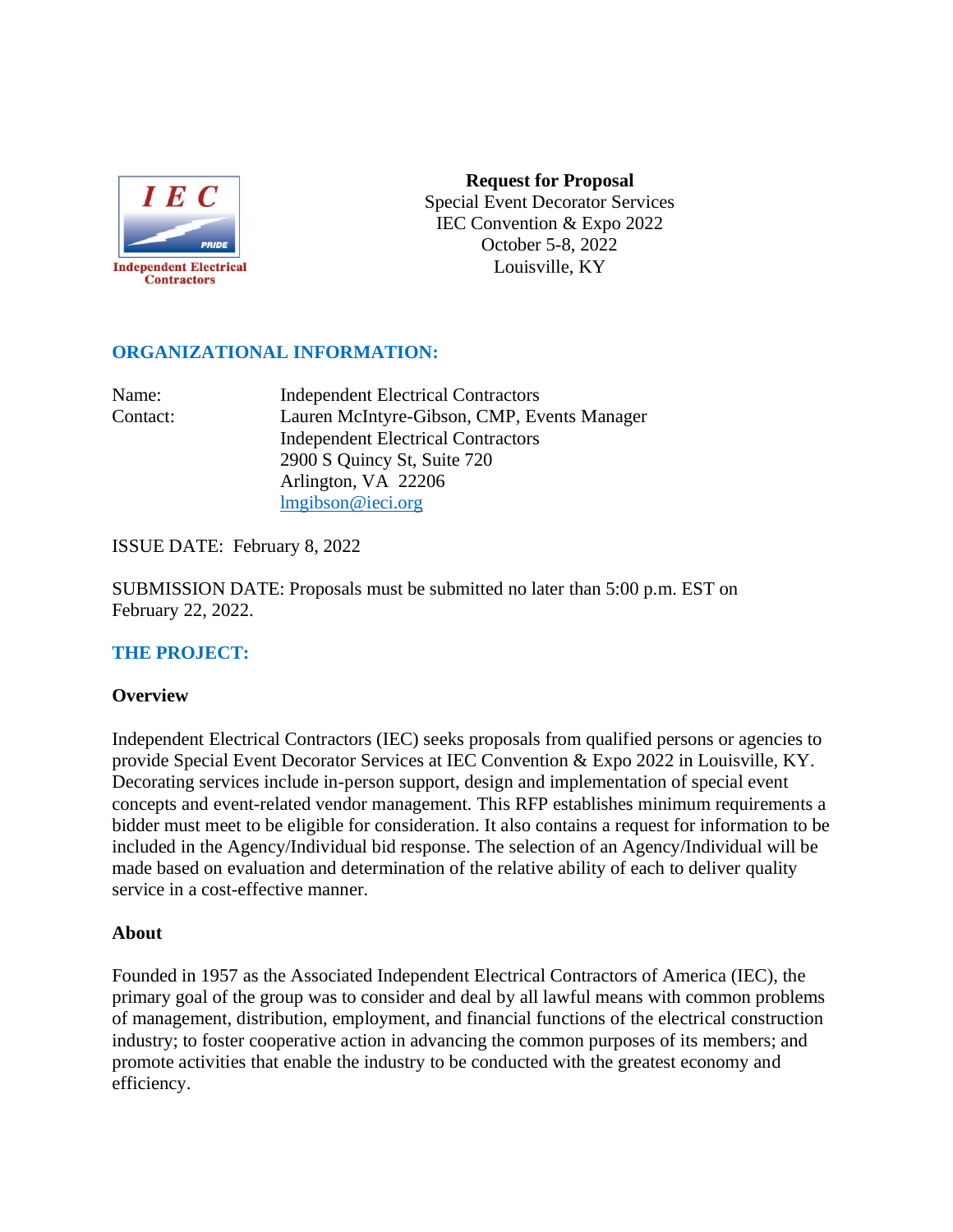The association's first offices were in Texas. In 1962, IEC was granted a certificate of incorporation. IEC convinced the U.S. Department of Labor to adopt national pattern standards of Apprenticeship and Training. And for the first time, registered apprenticeship was recognized across the country for those adopting the "Open Shop" philosophy.

IEC has now grown into an influential 52-chapter association representing more than 3,000 company members and nearly 80,000 electrical workers. IEC has expanded its alliance to include nearly 12,000 apprentices who are in the process of learning to become prominent and productive electricians.

IEC will continue to expand its services to its members as well as be a strong voice for independent electrical and systems contractors on the many issues affecting the industry.

# **Why Now?**

As IEC's premier event, the IEC Convention & Expo is the nation's go-to experience to explore products, solutions, networking, and advanced industry education for all electrical and systems segments. Bringing together leading industry professionals from around the country and representing a broad range of organizations, skill sets, industries, experience levels, and interests, IEC attendees come together with one thing in common: to advance the merit shop philosophy in electrical and systems contracting. This event fosters an environment of thought leadership, best practices and innovative solutions for show organizers to apply in real time for effective results. No other trade show in the industry brings such a diverse group of buyers and sellers together for face-to-face interaction.

We invite you to partner with us to bring superior Event Registration services and attendee experience to our members. Understanding the current state of events, we find it necessary incorporate a hybrid model and will need registration options for that as well. This model will allow our attendees to enjoy elements of IEC Convention & Expo from the comforts of their home or workplace.

| Year | Dates               | Location         | Site/Platform              |
|------|---------------------|------------------|----------------------------|
| 2018 | September 19-22,    | Indianapolis, IN | <b>Indiana Convention</b>  |
|      | 2018                |                  | Center and The             |
|      |                     |                  | Westin Indianapolis        |
| 2019 | October 2-5, 2019   | St. Louis, MO    | America's                  |
|      |                     |                  | <b>Convention Center</b>   |
|      |                     |                  | Complex and                |
|      |                     |                  | Marriott St. Louis         |
|      |                     |                  | Grand                      |
| 2020 | October 28-30, 2020 | Virtual          | <b>Big Marker Platform</b> |
| 2021 | October 6-9, 2021   | Denver, CO       | <b>Colorado Convention</b> |
|      |                     |                  | Center and Hyatt           |
|      |                     |                  | <b>Regency Downtown</b>    |
|      |                     |                  | Denver                     |

# **Recent Convention/Show History**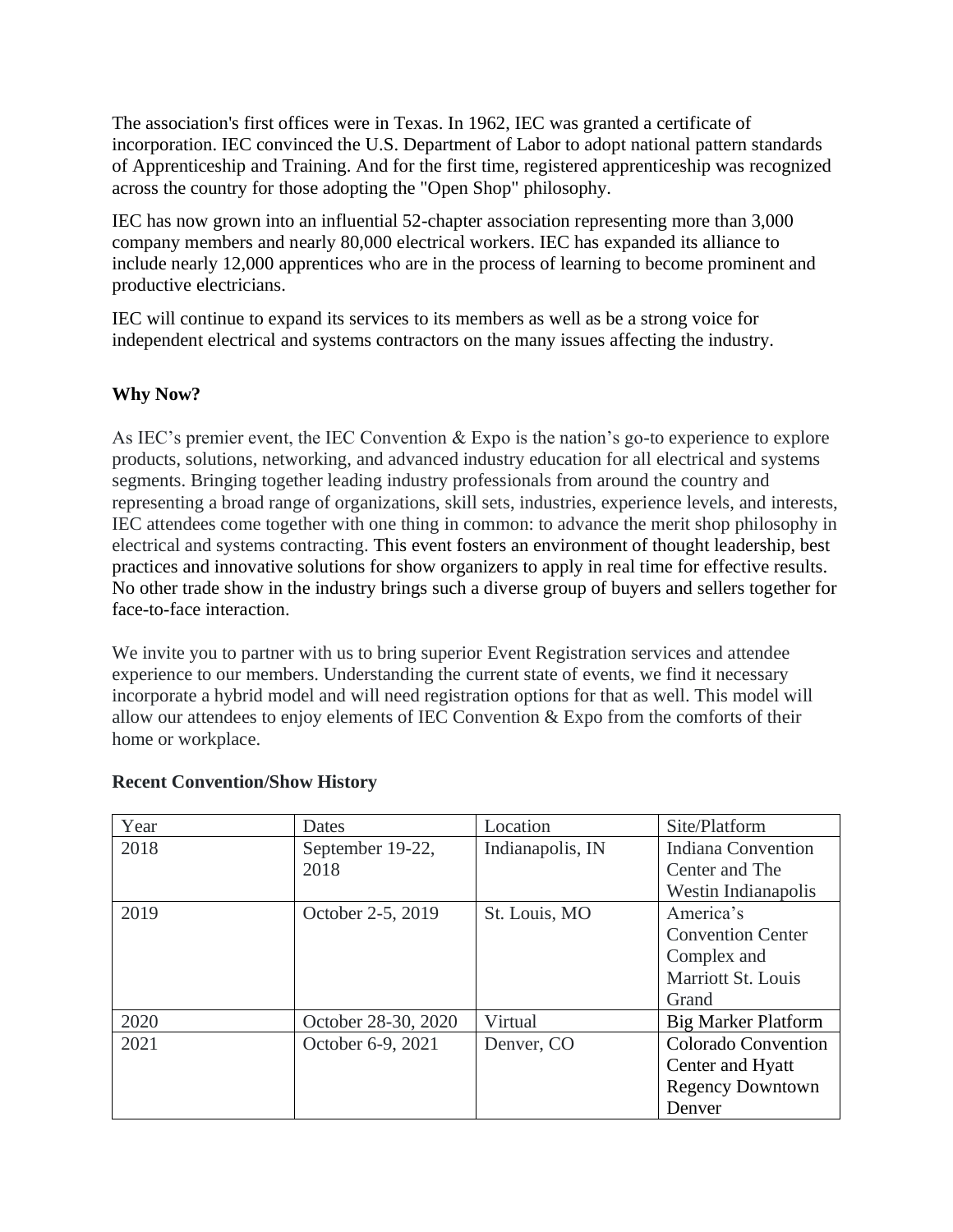#### **Attendees & Exhibitors**

Number of Attendees: 2,000

Number of Exhibiting Companies Expected: Over 100 Number of Product Categories That Exhibitor Represent: Over 60

[2021 Show Photos](https://www.flickr.com/photos/iecnational/sets/72157720019718494/)

[2022 Exhibitor Prospectus](file:///C:/Users/VictoriaKirkland(IG)/Downloads/2022%20IEC%20Convention%20+%20Expo%20Prospectus.pdf)

#### **Education Sessions**

Total Number of Education Sessions – 4 tracks, 25 sessions

#### **Special Events**

#### [2020 Awards Show Video](https://youtu.be/gYEA3bbYzRA)

#### **Scope of Work**

IEC seeks a partner with a proven track record in event registration service to support the implementation of our special event design concepts at IEC Convention & Expo 2022 in Louisville, KY on October 5-8, 2022. The selected vendor is will be responsible for providing decorator services for our themed Platinum Partner Party and President's Reception & Awards Gala.

# **I. SPECIFICATIONS**

| <b>SCHEDULE</b>                                                         |                                   |
|-------------------------------------------------------------------------|-----------------------------------|
| Special Event Décor Set Up – Platinum October 6, 2022 from $3 - 7$ p.m. |                                   |
| Party                                                                   |                                   |
| Management of Individual Game                                           | October 6, 2022 from 7 - 10 p.m.  |
| Vendors - Platinum Partner Party                                        |                                   |
| Management of Game Breakdown and                                        | October 6, 2022 at 10 p.m.        |
| Décor Clean Up - Platinum Partner                                       |                                   |
| Party                                                                   |                                   |
| Special Event Décor Set Up -                                            | October 8, 2022 from $2 - 5$ p.m. |
| President's Reception & Awards Gala                                     |                                   |
| Management of Décor Clean Up (if                                        | October 8, 2022 at 10 p.m.        |
| return of items is needed) – President's                                |                                   |
| <b>Reception and Awards Gala</b>                                        |                                   |
|                                                                         |                                   |
| TIES<br><b>FAC</b>                                                      |                                   |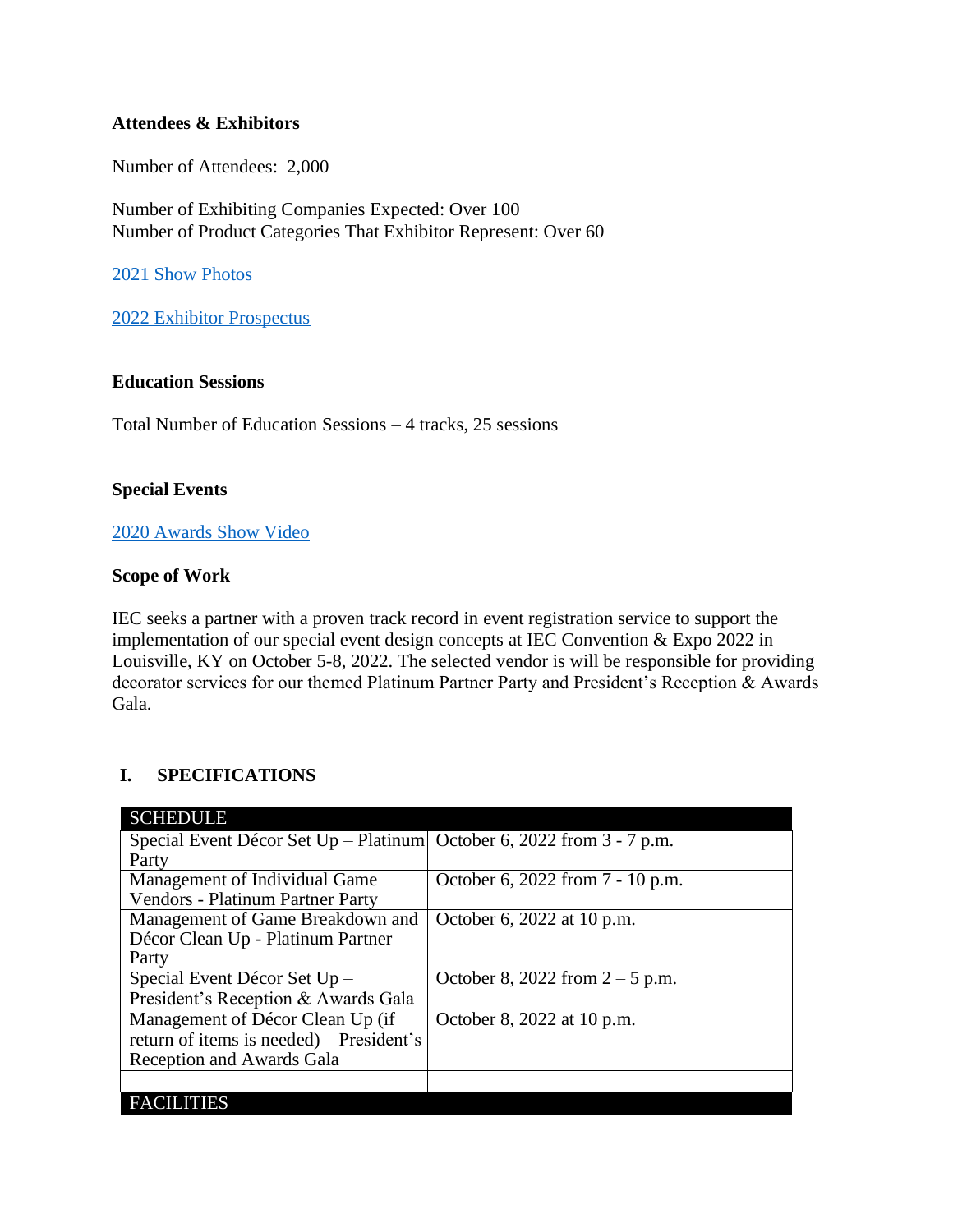| <b>Louisville Convention Center</b>            | Event Dates: October 5-8, 2022                                                       |  |
|------------------------------------------------|--------------------------------------------------------------------------------------|--|
|                                                |                                                                                      |  |
|                                                |                                                                                      |  |
| <b>SERVICE REQUIREMENTS</b>                    |                                                                                      |  |
|                                                | Contractor proposal shall outline the components necessary to achieve the following: |  |
| <b>Design Concept</b>                          | Create a preliminary budget for the design                                           |  |
|                                                | elements for our special events; Platinum                                            |  |
|                                                | Partner Party and President's Awards                                                 |  |
|                                                | Reception & Gala.                                                                    |  |
|                                                | Work with IEC to bring vision to life.                                               |  |
|                                                | Provide a variety of concepts to choose                                              |  |
|                                                | from.                                                                                |  |
|                                                | Create layout of spaces with design                                                  |  |
|                                                | elements included.                                                                   |  |
| <b>Platinum Partner Party</b>                  | Provide swatches of linen, centerpieces and                                          |  |
|                                                | table layout/seating options.                                                        |  |
|                                                | Provide a list with images of games and                                              |  |
|                                                | activities that can be played during event.                                          |  |
|                                                | Provide a DJ recommendation                                                          |  |
|                                                | Work with IEC's AV Team to provide                                                   |  |
|                                                | adequate lighting during event                                                       |  |
|                                                | Source and secure vendors that can help                                              |  |
|                                                | with execution of event.                                                             |  |
| <b>President's Reception &amp; Awards Gala</b> | Provide swatches of linen and                                                        |  |
|                                                | centerpiece options.                                                                 |  |
|                                                | Provide setup/layout options for the                                                 |  |
|                                                | entrance of ballroom and red-carpet                                                  |  |
|                                                | area.                                                                                |  |
| <b>Onsite Management</b>                       | Work with IEC team, convention center                                                |  |
|                                                | staff and vendors for the event set up                                               |  |
|                                                | and monitoring of the Platinum Partner                                               |  |
|                                                | Party.                                                                               |  |
|                                                | Work with IEC team, hotel staff for the                                              |  |
|                                                | event décor set up of President's                                                    |  |
|                                                | Reception & Awards Gala.                                                             |  |
| SETUP AND TEAR DOWN                            |                                                                                      |  |
| Contractor is responsible for                  | Providing all necessary decor and                                                    |  |
|                                                | vendors needed for concept                                                           |  |
|                                                | implementation of the Platinum Partner                                               |  |
|                                                | Party.                                                                               |  |
| Contractor is responsible for                  | Delivery and setup of event décor at both                                            |  |
|                                                | the Platinum Partner Party and                                                       |  |
|                                                | President's Reception & Gala.                                                        |  |
| Contractor is responsible for                  | Tear down and removal of all décor and                                               |  |
|                                                | games.                                                                               |  |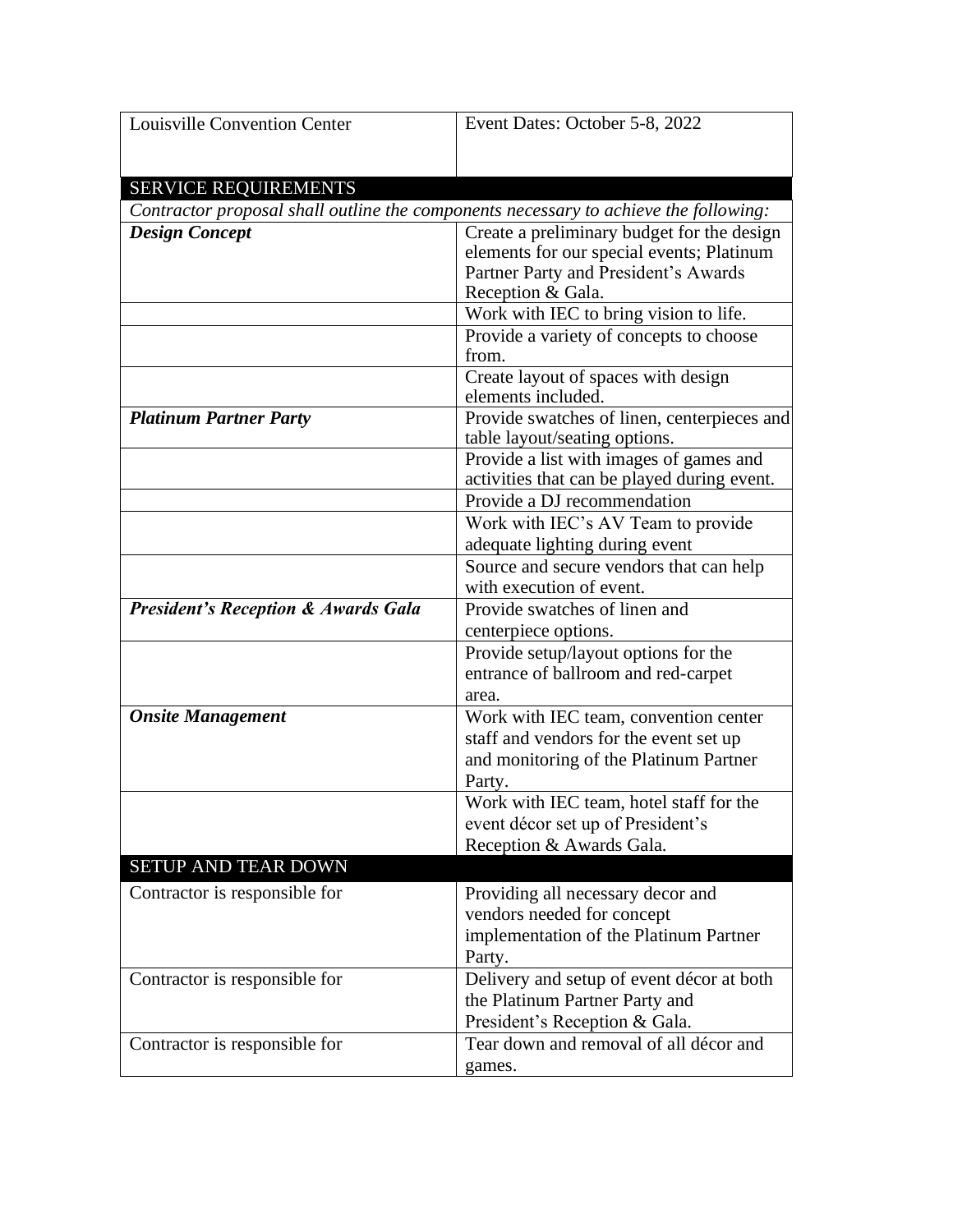# **Platinum Partner Party Photos**



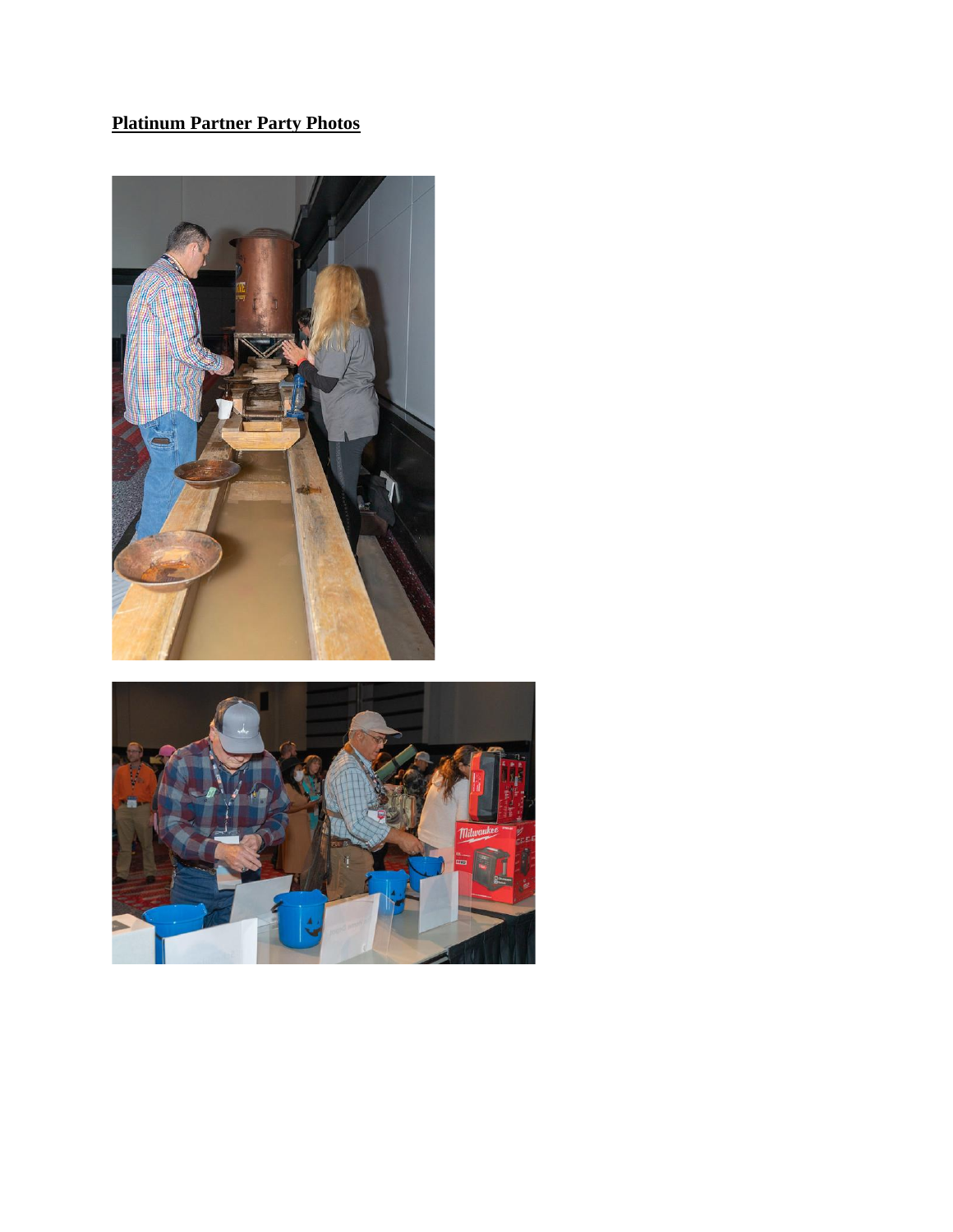

# **President's Reception & Gala**



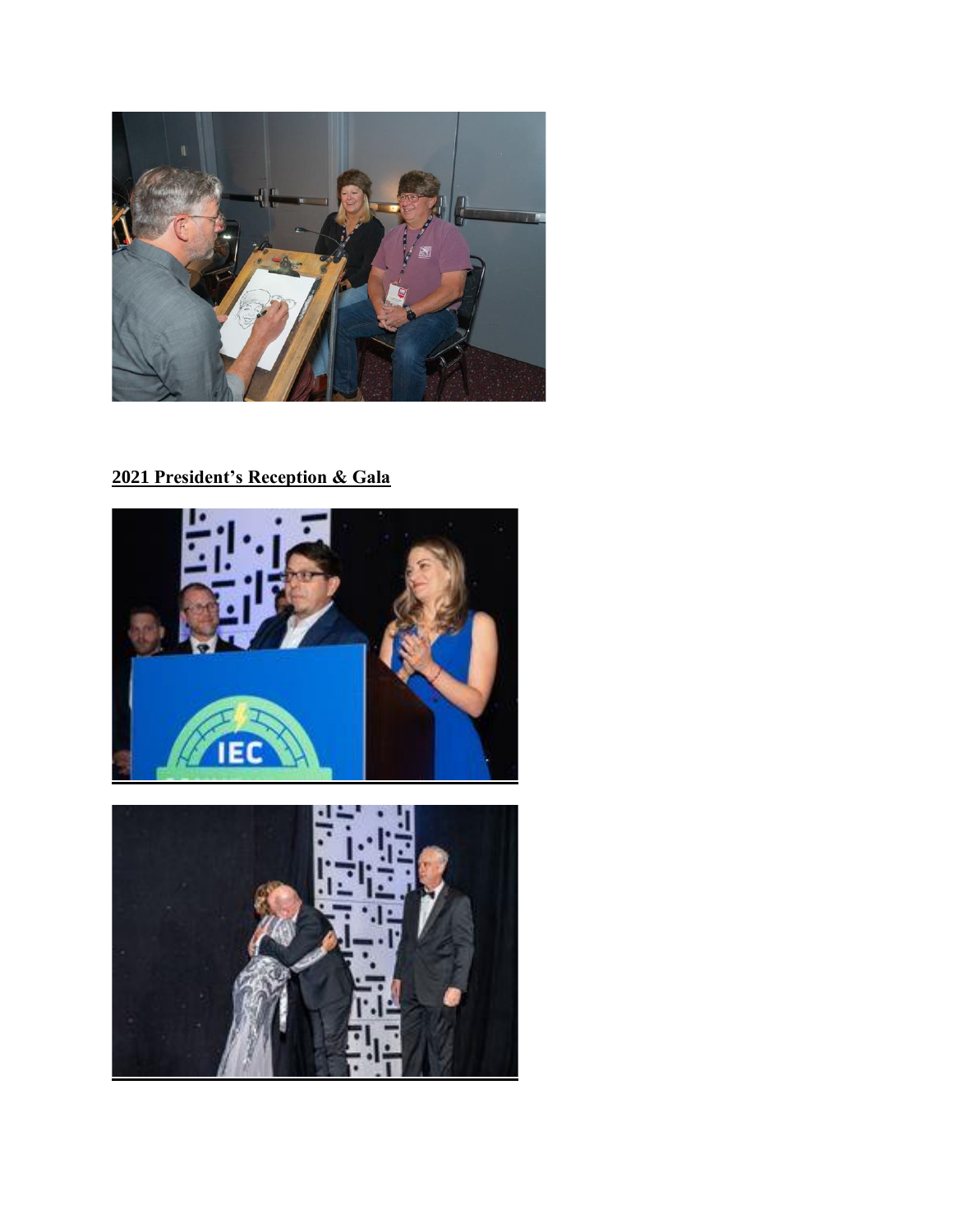

# **PROPOSAL REQUIREMENTS**

- Company Overview, History, and Organization Please provide a brief agency or professional history, organizational summary, and portfolio (or direction to an online portfolio) of past work. The ability to provide evidence of past performance will be critical in the evaluation process. Provide the following for your company:
	- o Office registered name (corporate, DBA, partnership, etc.)
	- o Dun & Bradstreet number (if available)
	- o Primary and secondary SIC numbers (if available)
	- o Address
	- o Telephone number
	- o Contact person
		- Title
		- $\blacksquare$  Direct telephone / mobile phone
	- o Person authorized to contractually bind the organization for any proposal against this RFP.
	- o Year established and number of years your company and any joint proposal partner have been offering graphic design, advertising, public relations, or website design.
- Project Summary Vendors should provide a brief overview of the engagement and their approach to the scope of work.
- Project Management -Vendor must include the methodology and recommended approach used to manage the overall project, timelines, milestones, billing, and invoicing. Briefly describe how the engagement will unfold from beginning to end. Please include a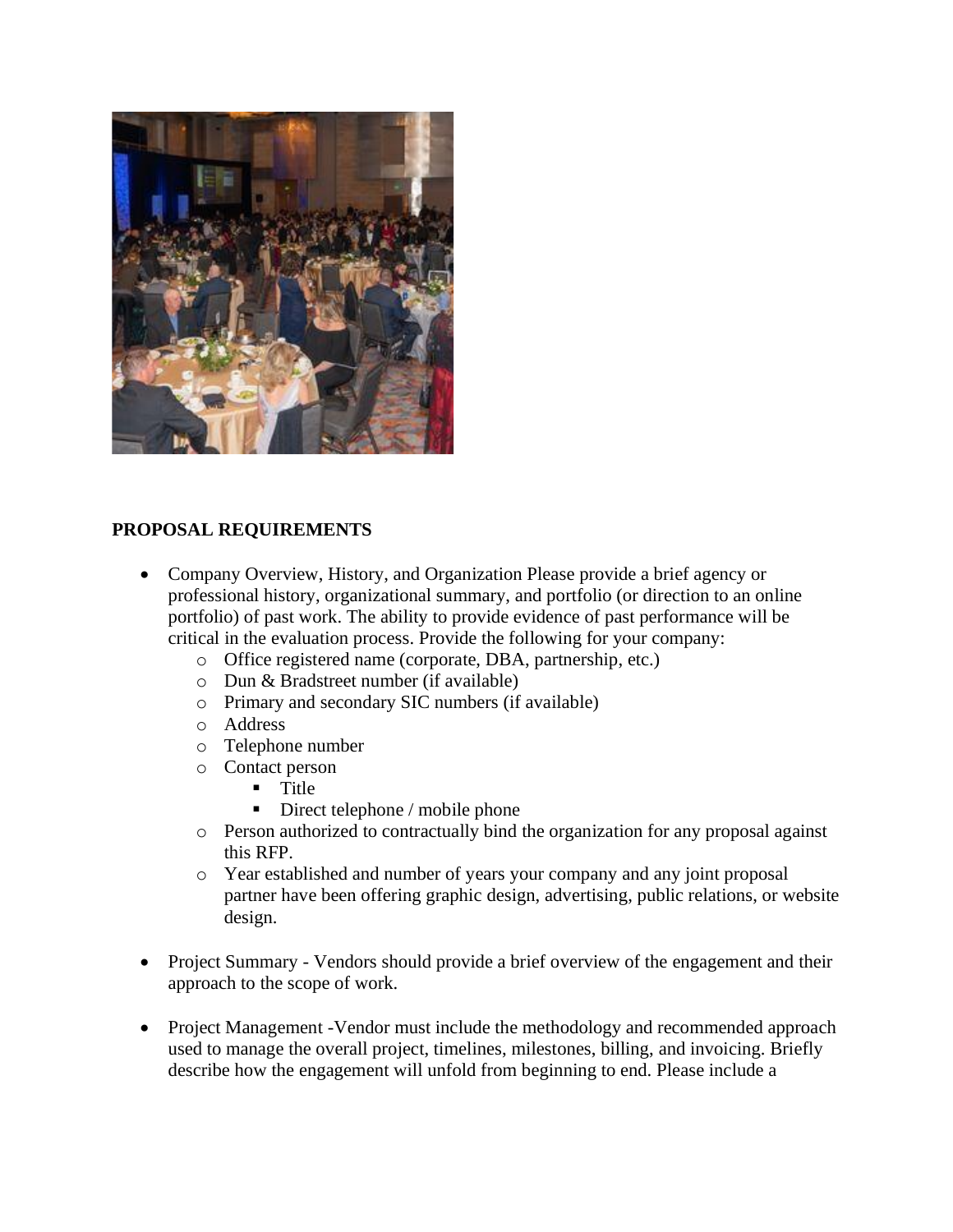timeline for completion and an estimate of the time required of staff and stakeholders in the process. Both are of critical importance.

- Itemized Pricing IEC desires an all-inclusive price/cost quote that covers all costs related to the project including a kick off meeting with staff, a brief review of competitor assets, interviews or surveys with stakeholders to assess the impact as outlined above. Please include a fee breakdown by project phase. Costs should be broken out by individual line items including hybrid event platform design, project management, equipment and materials, staff travel, etc.
- Project Staffing Include relevant experience of key staff and management personnel. Describe the qualifications and relevant experience of the individuals that would be assigned to this project by providing biographies for those staff members. References Provide two current corporate references for which you have performed work similar in size and scope. Experience in branding work for a national non-profit or professional membership organization is preferred.

# **REFERENCE REQUIREMENTS**

For each reference, including the following information:

- Organization name
- Address
- Type of organization
- User contact(s) (two if possible)
- Title(s) of user contact(s)
- Telephone number(s) and email address(es) of user contact(s)
- Description of project
- Branding guidelines

# **PROPOSAL EVALUATION AND SUBMISSION**

Award of the contract resulting from this RFP will be based upon the most responsive vendor whose offer will be the most advantageous to IEC in terms of brand awareness as specified in this RFP. However, IEC reserves the right in its sole discretion and at any time to:

- Reject any or all offers and discontinue this RFP process without obligation or liability to any potential respondent;
- Accept other than the lowest price offered;
- Award a contract based on initial offers received, without discussion or requests for best and final offers; and
- Award to more than one respondent.

Any award to be made pursuant to this RFP will be based upon the proposal with appropriate consideration given to requirements. Evaluation offers will be based upon the vendor's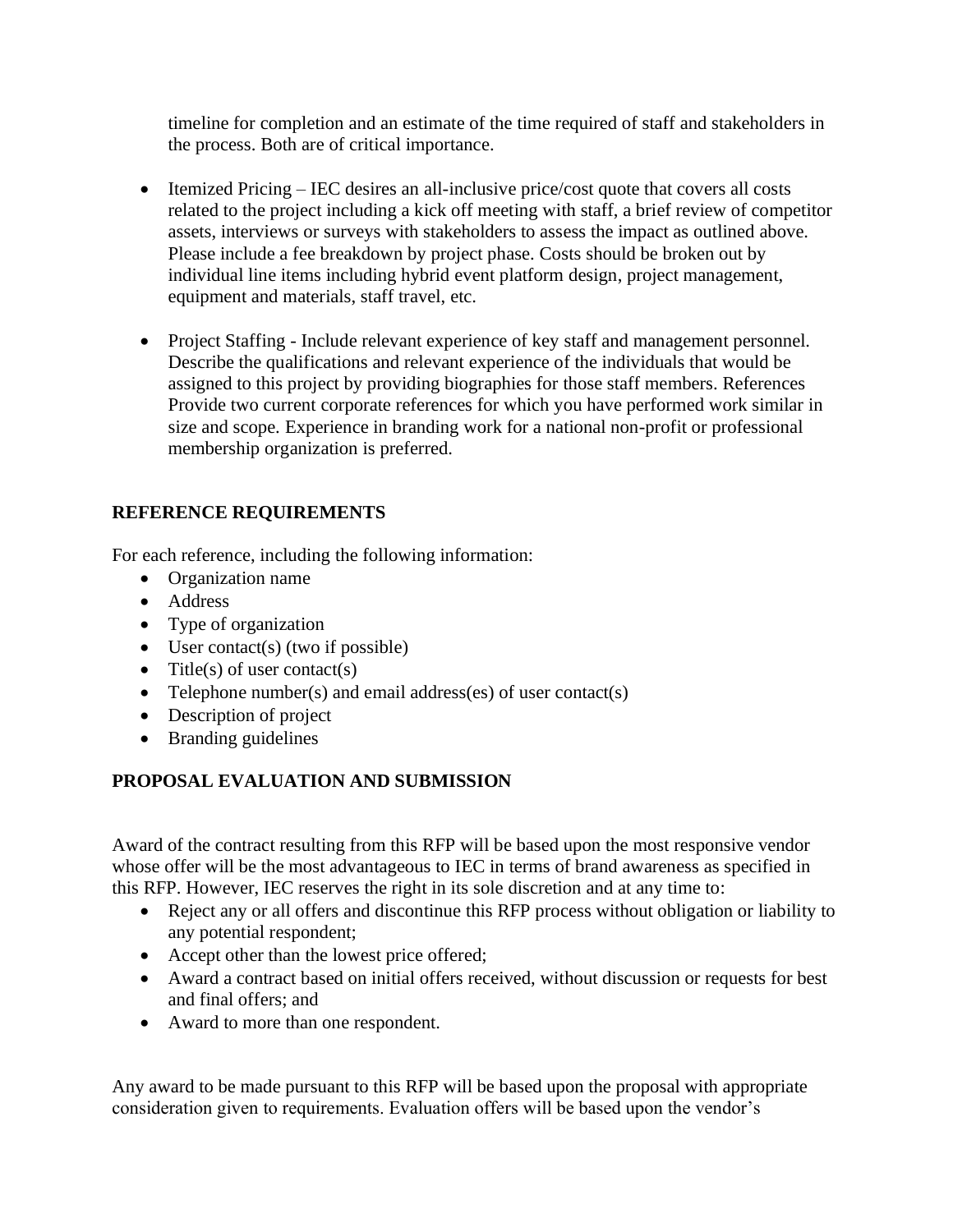responsiveness to the RFP, experience and work samples, and the total price quoted for all items covered by the RFP. The following elements will be the primary considerations in evaluating all submitted proposals and in the selection of a vendor or vendors:

- 1) Submission of all the requested information.
- 2) The extent to which vendor's proposed solution fulfills IEC's stated requirements as set out in this RFP.
- 3) An assessment of the vendor's ability to deliver the indicated service in accordance with the specifications set out in this RFP.
- 4) The vendor's stability, experience and record of past performance in delivering such services.
- 5) Availability of high-quality personnel with the required skills and experience for the specified approach proposed.
- 6) Overall cost of vendor's proposal.

Proposals may be emailed to:

#### Lauren McIntyre-Gibson IEC National Events Manager [lmgibson@ieci.org](mailto:lmgibson@ieci.org)

# cc: Raeshawn Crosson IEC National Deputy Executive Director [rcrosson@ieci.org](mailto:rcrosson@ieci.org)

#### **Schedule of Events**

| <b>Milestones</b>                              | Date                          |
|------------------------------------------------|-------------------------------|
| <b>RFP Distribution to Prospective Vendors</b> | February 8, 2022              |
| <b>Proposal Due Date</b>                       | February 22, 2022             |
| Target Date for Review of Proposals and        | February 22-24, 2022          |
| Discussion with Finalist                       |                               |
| <b>Internal Review of Finalists</b>            | February $23$ – March 2, 2022 |
| Anticipated Decision and Selection of          | March 7, 2022                 |
| Vendor                                         |                               |
| <b>Target Start Date</b>                       | April 4, 2022                 |
| <b>Desired Completion Date</b>                 | November 1, 2022              |